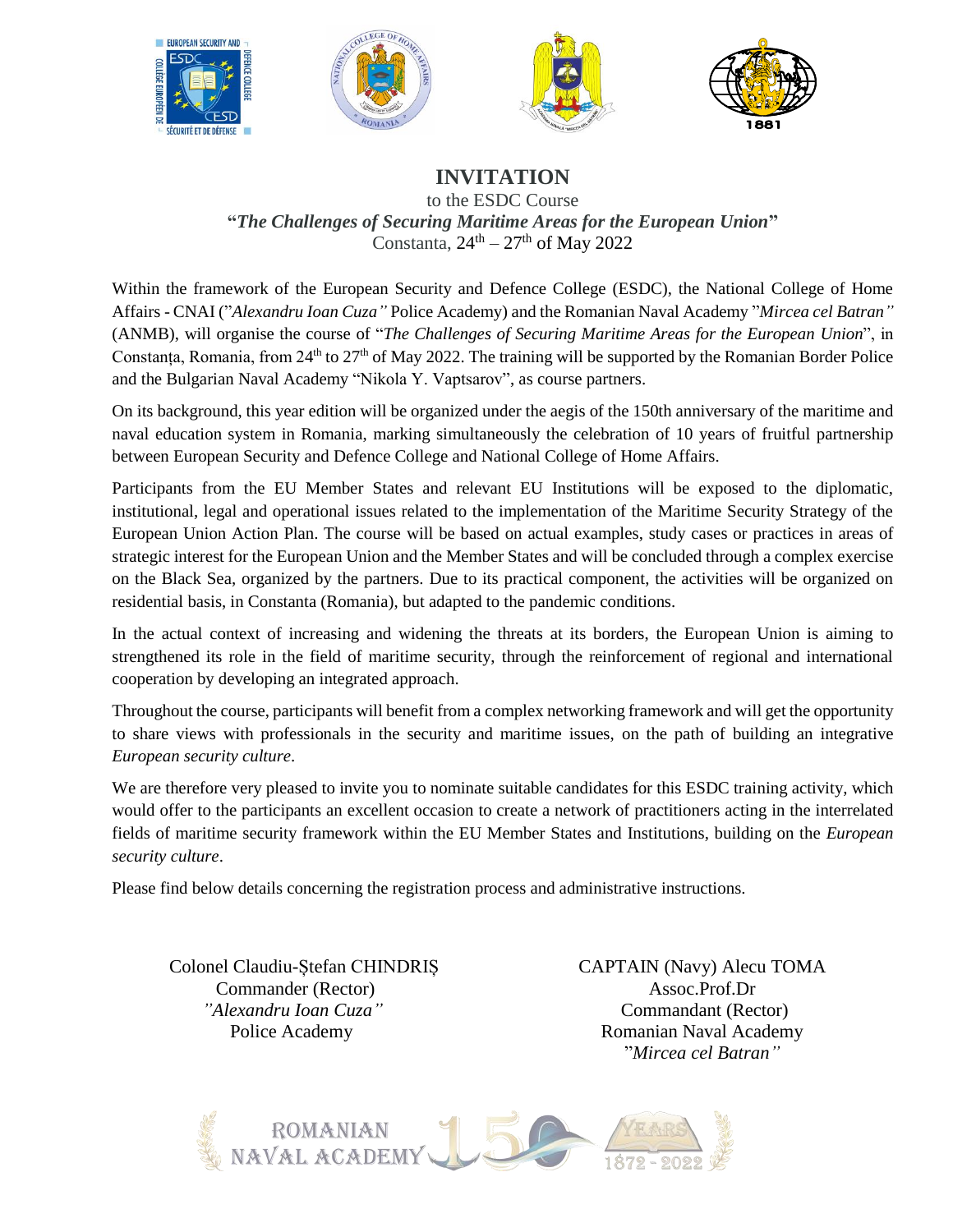

## **ADMINISTRATIVE INFORMATION**

**"The Challenges of Securing Maritime Areas for the European Union"**  *Constanta, Romania, 24th to 27th of May 2022*

• The course is open to both civilian and military personnel. The EU Member States, EU Institutions and Agencies and the CSDP Missions and Operations are kindly invited to nominate each, one participant. However, more seats could be allocated, based on the total number of applications.

• Applications are to be filed via the ESDC secure internet system ENLIST, by designated nominators, under https://webgate.ec.europa.eu/ENList/web/app.php/login, no later than May 06<sup>th</sup> 2022. A list with relevant ENLIST nominators can be retrieved from the ESDC website at [https://eeas.europa.eu/headquarters/headquarters-homepage/4369/european-security-and-defence-college-esdc\\_en](https://eeas.europa.eu/headquarters/headquarters-homepage/4369/european-security-and-defence-college-esdc_en), tab "How to register". Registration will not be final until is confirmed by the ESDC Secretariat and upon completion of the requested personal data in ENLIST by the confirmed participants

• The language regime of the CSDP - English and French without translation - applies.

• The course consists of an eLearning part done on the ESDC eLearning platform ILIAS, as well as a residential session held in Brussels, both parts being compulsory. Attendance of the course is mandatory on all days. A certificate will be awarded to those course participants who will be completed the full course, including the eLearning phase.

• The course starts on May  $0.9<sup>th</sup>$  with the eLearning phase.

• The residential part of the course will take place in Constanta, Romania from May  $24<sup>th</sup>$  to  $27<sup>th</sup>$ 2022 and is hosted by the Romanian Naval Academy "Mircea cel Bătrân" (address: 1st, Fulgerului Street, Constanţa, 900218, Romania [https://www.anmb.ro\)](https://www.anmb.ro/)

• All costs for travelling, accommodation and catering during the residential part of the course shall be covered by the sending authorities. For your convenience, Hotel Pacific  $3***$  [\(https://lira-pacific.ro\)](https://lira-pacific.ro/) is located just across the Naval Academy and no transfer should be applicable.

• Participants are recommended to arrive to Bucharest (via Henri Coandă International Airport – Otopeni – IATA code BUH/OTP) or to Constanța (via Mihail Kogălniceanu International Airport Constanța) the latest on Monday, May 23<sup>rd</sup>. For transfer Bucharest to Constanța and way back, the participants are recommended to apply for online reservation on [https://alt-transportpersoane.ro/en.](https://alt-transportpersoane.ro/en)

• During the residential module the lunch will be optionally arranged on catering mode upon Naval Academy support on a cost of 25 RON (aprox. 5 euro) supported by the participants.